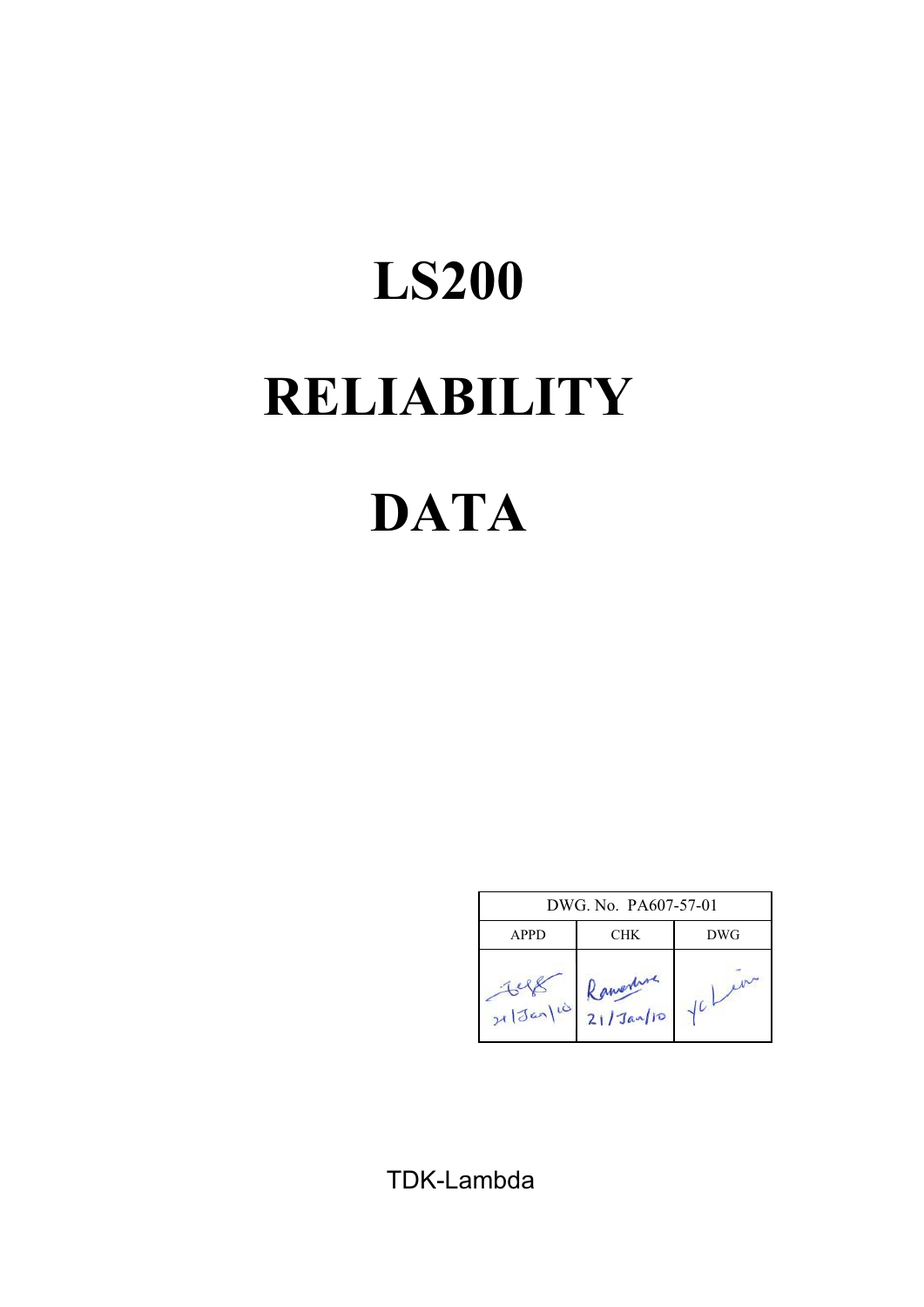# **INDEX**

## PAGE

| 1. Calculated Values Of MTBF                                                                                                                                     |        |
|------------------------------------------------------------------------------------------------------------------------------------------------------------------|--------|
|                                                                                                                                                                  | $R-2$  |
|                                                                                                                                                                  | $R-7$  |
|                                                                                                                                                                  | $R-9$  |
|                                                                                                                                                                  | $R-10$ |
|                                                                                                                                                                  | $R-11$ |
| 7. Abnormal Test $\cdots$ $\cdots$ $\cdots$ $\cdots$ $\cdots$ $\cdots$ $\cdots$ $\cdots$ $\cdots$ $\cdots$ $\cdots$ $\cdots$ $\cdots$ $\cdots$ $\cdots$ $\cdots$ | $R-12$ |
|                                                                                                                                                                  | $R-13$ |

 $\mathbb X$  The above data is typical value. As all units have nearly the same characteristics, the data to be considered as ability value.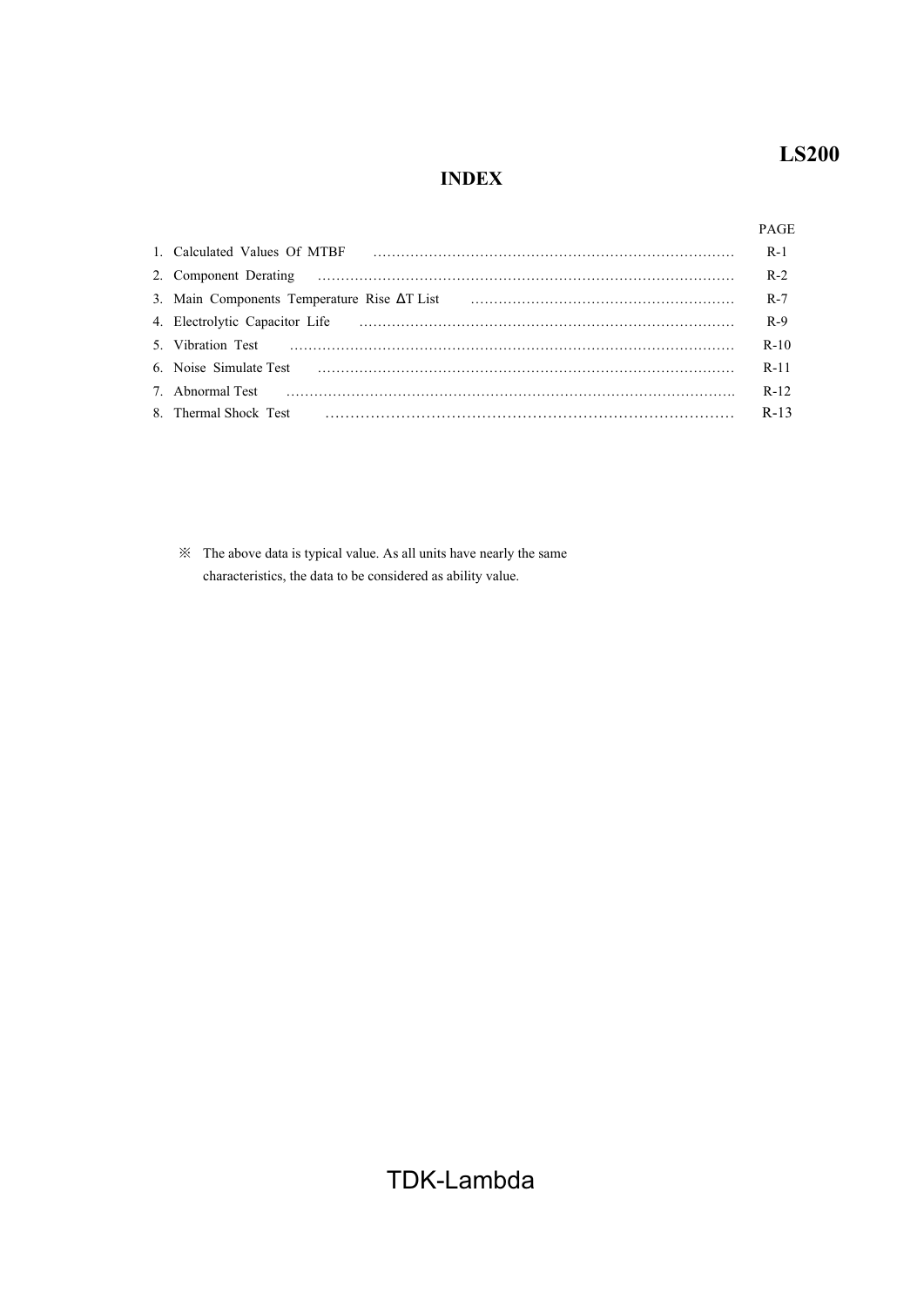## **1. Calculated Values For MTBF**

#### **MODEL : LS200-5**

#### **1. Calculating Method**

 Calculated based on part count reliability projection of JEITA ( RCR-9102 ). Individual failure rates  $\lambda_G$  is given to each part and MTBF is calculated by the count of each part.

Formula :

$$
MTBF = \frac{1}{\lambda_{\text{equip}}}
$$
  
= 
$$
\frac{1}{\lambda_{\text{equip}}}
$$
  
= 
$$
\frac{1}{\sum N_i (\lambda_G \pi_Q) i}
$$
  
= 1

where :

 $\lambda_{\text{equip}}$  = Total Equipment Failure Rate (Failure / 10<sup>6</sup> Hours)

 $\lambda_G$  = Generic Failure Rate For The ith Generic Part (Failure / 10<sup>6</sup> Hours)

 Ni = Quantity of ith Generic Part

n = Number of Different Generic Part Categories

 $\pi_{\text{Q}}$  = Generic Quality Factor for the ith Generic Part ( $\pi_{\text{Q}}$  = 1)

#### **2. MTBF Values**

 $G_F$  : (GROUND, FIXED)

MTBF : **299,149** Hours

(MTBF Calculation Exclude Fan)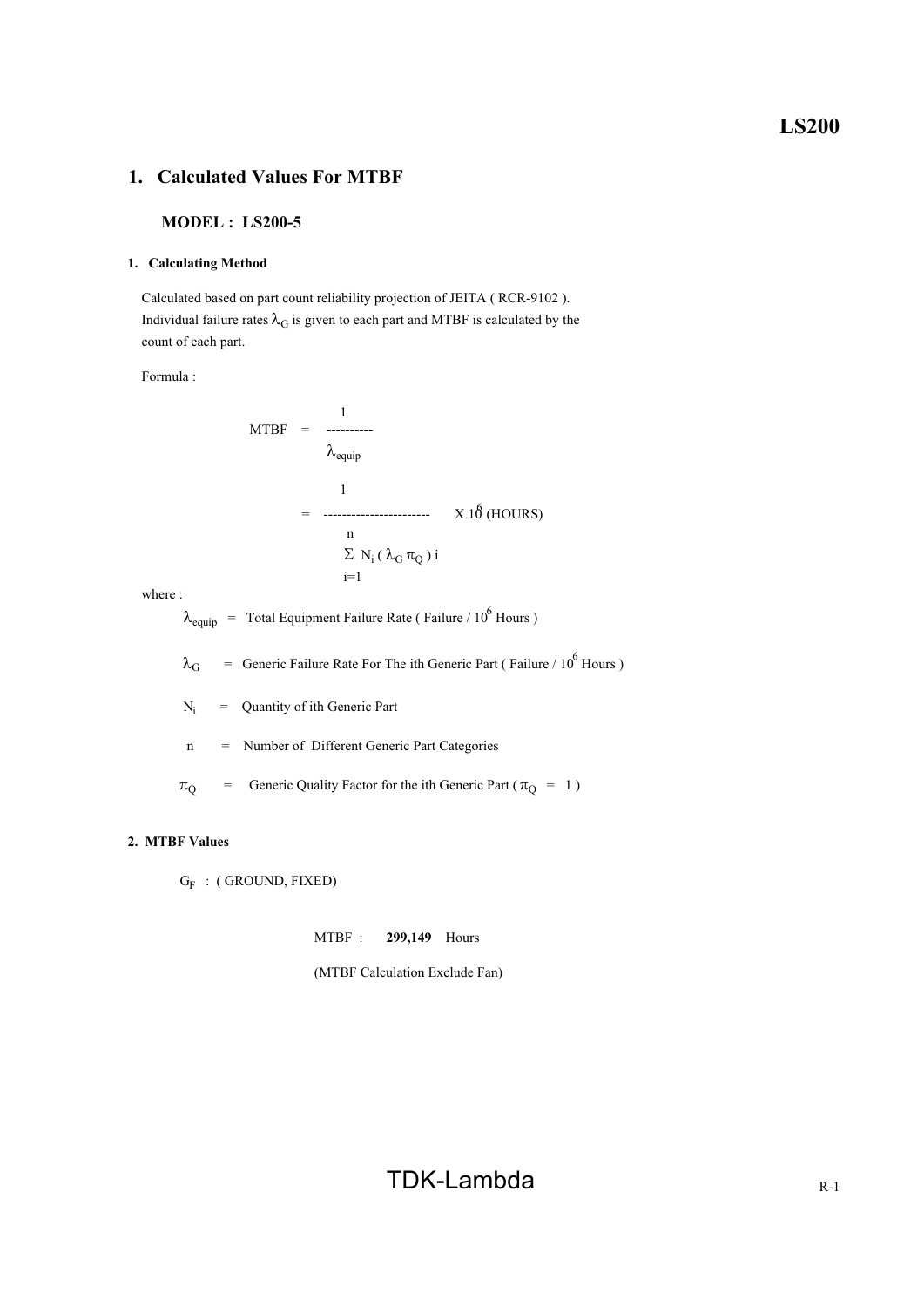# **MODEL : LS200-5**

## **(1) Calculating Method**

(a) Measuring Conditions

| Input Voltage       | : 115VAC, 230VAC |
|---------------------|------------------|
| Output Voltage      | :5V              |
| Output Current      | $: 100\%$        |
| Ambient temperature | $:50^{\circ}$ C  |
| Mounting method     | : Mounting $A$   |

#### (b) Semiconductors

 Compared with maximum junction temperature and actual one which is calculated based on case temperature, power dissipation and thermal impedance.

(c) IC, Resistors, Capacitors, etc.

Ambient temperature, operating condition, power dissipation and so on are within derating criteria.

(d) Calculating Method of Thermal Impedance

$$
\boldsymbol{\theta}_{\text{j-c}} = \frac{T_{\text{j}(\text{max})}-T_{\text{c}}}{P_{\text{c}(\text{max})}} \qquad \boldsymbol{\theta}_{\text{j-a}} = \frac{T_{\text{j}(\text{max})}-T_{\text{a}}}{P_{\text{c}(\text{max})}} \qquad \boldsymbol{\theta}_{\text{j-1}} = \frac{T_{\text{j}(\text{max})}-T_{\text{l}}}{P_{\text{c}(\text{max})}}
$$

T<sub>c</sub> : Case temperature at start point of derating ; 25<sup>o</sup>C in general

Ta **:** Ambient temperature at start point of derating ; 25°C in general

Tj **:** Lead temperature at start point of derating ; 25°C in general

 Pc(max) **:** Maximum collector(channel) dissipation (Pch**(**max**)**)

Tj(max) **:** Maximum junction(channel) temperature (Tch**(**max**)**)

 $(\theta_{i-s})$  **:** Thermal impedance between junction(channel) and case  $(\theta_{ch-c})$ 

 $\theta_{j-a}$  **:** Thermal impedance between junction and air

 $\theta_{i-1}$  : Thermal impedance between junction and lead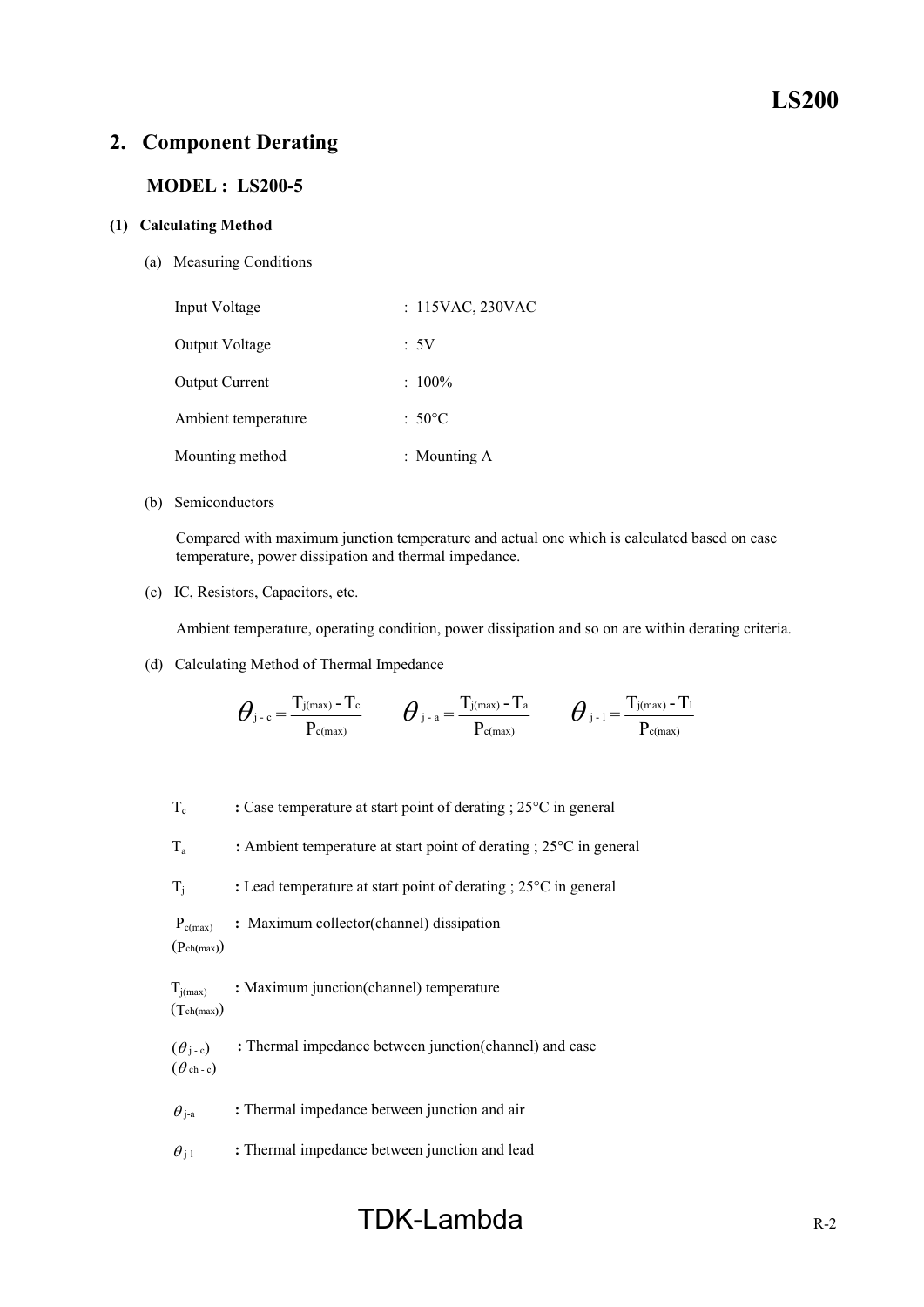# **MODEL : LS200**

## **(2) Component Derating List**

| <b>Location No.</b>  | $V$ in =115 $VAC$                                          | $Load = 100\%$                    | $Ta = 50^{\circ}C$ |
|----------------------|------------------------------------------------------------|-----------------------------------|--------------------|
| Ql                   | Tchmax = $150^{\circ}$ C,                                  | $\theta$ ch-c = 1.1°C/W,          | Pchmax = $114 W$   |
| IPP50R250CP          | $Pch = 12.822W,$                                           | $\Delta$ Tc = 40.6°C,             | $Tc = 90.6$ °C     |
| <b>INFINEON</b>      | Tch = Tc + (( $\theta$ ch-c) × Pch) = 104.70°C             |                                   |                    |
|                      | $D.F. = 69.8\%$                                            |                                   |                    |
| Q2                   | Tchmax = $150^{\circ}$ C,                                  | $\theta$ ch-c = 0.45°C/W,         | Pchmax = $280 W$   |
| FQA9N90C F109        | $Pch = 12.970W,$                                           | $\Delta$ Tc = 60.3°C,             | $Tc = 110.3$ °C    |
| <b>FAIRCHILD</b>     | $Tj = Tc + ((\theta j-c) \times Pch) = 116.10^{\circ}C$    |                                   |                    |
|                      | $D.F. = 77.4\%$                                            |                                   |                    |
| Q <sub>6</sub>       | $T$ jmax = 150 $\degree$ C,                                | $\theta$ ch-a = 139°C/W           | $P$ jmax = 0.9 W   |
| 2SC2655-Y(TPE6,F)    | $Pj = 0.097W,$                                             | $\Delta$ Ta = 37.6°C              | $Ta = 87.6$ °C     |
| <b>TOSHIBA</b>       | $Tj = Ta + ((\theta j - a) \times Pj) = 101.10^{\circ}C$   |                                   |                    |
|                      | $D.F. = 67.4\%$                                            |                                   |                    |
| DI                   | $Tjmax = 150^{\circ}C,$                                    | $\theta$ j-c = 1.5°C/W            |                    |
| <b>RS1505M</b>       | $Pc = 3.553W,$                                             | $\triangle$ Tc = 42.2 $\degree$ C | $Tc = 92.2$ °C     |
| <b>RECTRON</b>       | $Tj = Tl + ((\theta j-c) \times Pc) = 97.53$ °C            |                                   |                    |
|                      | $D.F. = 65.0\%$                                            |                                   |                    |
| D4                   | $T$ jmax = 150 $\degree$ C,                                | $\theta$ j-c = 3.5°C/W,           |                    |
| YG911S3R             | $Pd = 1.513W,$                                             | $\Delta$ Tc = 49.2°C,             | $Tc = 99.2$ °C     |
| <b>FUJI ELECTRIC</b> | $T_1 = T_c + ((\theta i - c) \times Pd) = 104.50^{\circ}C$ |                                   |                    |
|                      | $D.F. = 69.7\%$                                            |                                   |                    |
| $\overline{D5}$      | $T$ jmax = 150 $\rm{^{\circ}C}$ ,                          | $\theta$ j-1 = 16°C/W,            |                    |
| CMF05(TE12L,DSL,AQ)  | $Pd = 0.0575W$ ,                                           | $\Delta$ T1 = 68.6°C,             | $T1 = 118.6$ °C    |
| <b>TOSHIBA</b>       | $Tj = T1 + ((\theta j-1) \times Pd) = 119.52^{\circ}C$     |                                   |                    |
|                      | $D.F. = 79.7\%$                                            |                                   |                    |
| $\overline{D8}$      | $T$ jmax = 150 $\degree$ C,                                | $\theta$ j-a = 65°C/W,            |                    |
| CRH01(TE85L,F)       | $Pd = 0.040W,$                                             | $\triangle$ Ta = 33.2°C,          | $Ta = 83.2$ °C     |
| <b>TOSHIBA</b>       | $Tj = Ta + ((\theta j-a) \times Pd) = 85.80^{\circ}C$      |                                   |                    |
|                      | $D.F. = 57.2\%$                                            |                                   |                    |
| D10                  | $T$ jmax = 150 $\degree$ C,                                | $\theta$ j-a = 65°C/W,            |                    |
| CRH01(TE85L,F)       | $Pd = 0.040W,$                                             | $\Delta$ Ta = 51.9°C              | $Ta = 101.9$ °C    |
| <b>TOSHIBA</b>       | $Tj = Tc + ((\theta j - c) \times Pd) = 104.50^{\circ}C$   |                                   |                    |
|                      | $D.F. = 69.7\%$                                            |                                   |                    |
| D <sub>11</sub>      | $Tjmax = 150°C,$                                           | $\theta$ j-c = 0.8°C/W,           |                    |
| S30SC4MT-5000        | $Pd = 10.400W,$                                            | $\Delta$ Tc = 68.8°C,             | $Tc = 118.8 °C$    |
| <b>SHINDENGEN</b>    | $Tj = Tc + ((\theta j - c) \times Pd) = 127.12$ °C         |                                   |                    |
|                      | $D.F. = 84.7\%$                                            |                                   |                    |
| D <sub>12</sub>      | Timax = $150^{\circ}$ C,                                   | $\theta$ j-c = 0.8°C/W,           |                    |
| S30SC4MT-5000        | $Pd = 10.400W$ ,                                           | $\Delta$ Tc = 68.8°C,             | $Tc = 118.8 °C$    |
| <b>SHINDENGEN</b>    | $Tj = Tc + ((\theta j-c) \times Pd) = 127.12^{\circ}C$     |                                   |                    |
|                      | $D.F. = 84.7\%$                                            |                                   |                    |
| $\overline{D13}$     | $Tjmax = 150^{\circ}C,$                                    | $\theta$ j-a = 65°C/W,            |                    |
| CRH01(TE85L,F)       | $Pd = 0.130W$ ,                                            | $\Delta$ Ta = 41.8°C,             | $Ta = 91.8$ °C     |
| <b>TOSHIBA</b>       | $Tj = Ta + ((\theta j-a) \times Pd) = 100.25^{\circ}C$     |                                   |                    |
|                      | $D.F. = 66.8\%$                                            |                                   |                    |
| $Z_3$                | $T$ jmax = 150 $\degree$ C,                                | $\theta$ j-a = 625°C/W,           |                    |
| 02CZ18-Z(TE85L,F)    | $Pc = 0.015W,$                                             | $\triangle$ Ta = 33.2°C,          | $Ta = 83.2$ °C     |
| <b>TOSHIBA</b>       | $Tj = Ta + ((\theta j-a) \times Pc) = 92.39^{\circ}C$      |                                   |                    |
|                      | $D.F. = 61.6\%$                                            |                                   |                    |
| Z <sub>4</sub>       | Tjmax = $150^{\circ}$ C,                                   | $\theta$ j-a = 350°C/W,           |                    |
| HZ24-1TA-N-EQ        | $Pc = 0.087W,$                                             | $\Delta$ Ta = 41.3°C,             | $Ta = 91.3$ °C     |
| <b>RENESAS</b>       | $Tj = Ta + ((\theta j-a) \times Pc) = 121.79^{\circ}C$     |                                   |                    |
|                      | $D.F. = 81.2\%$                                            |                                   |                    |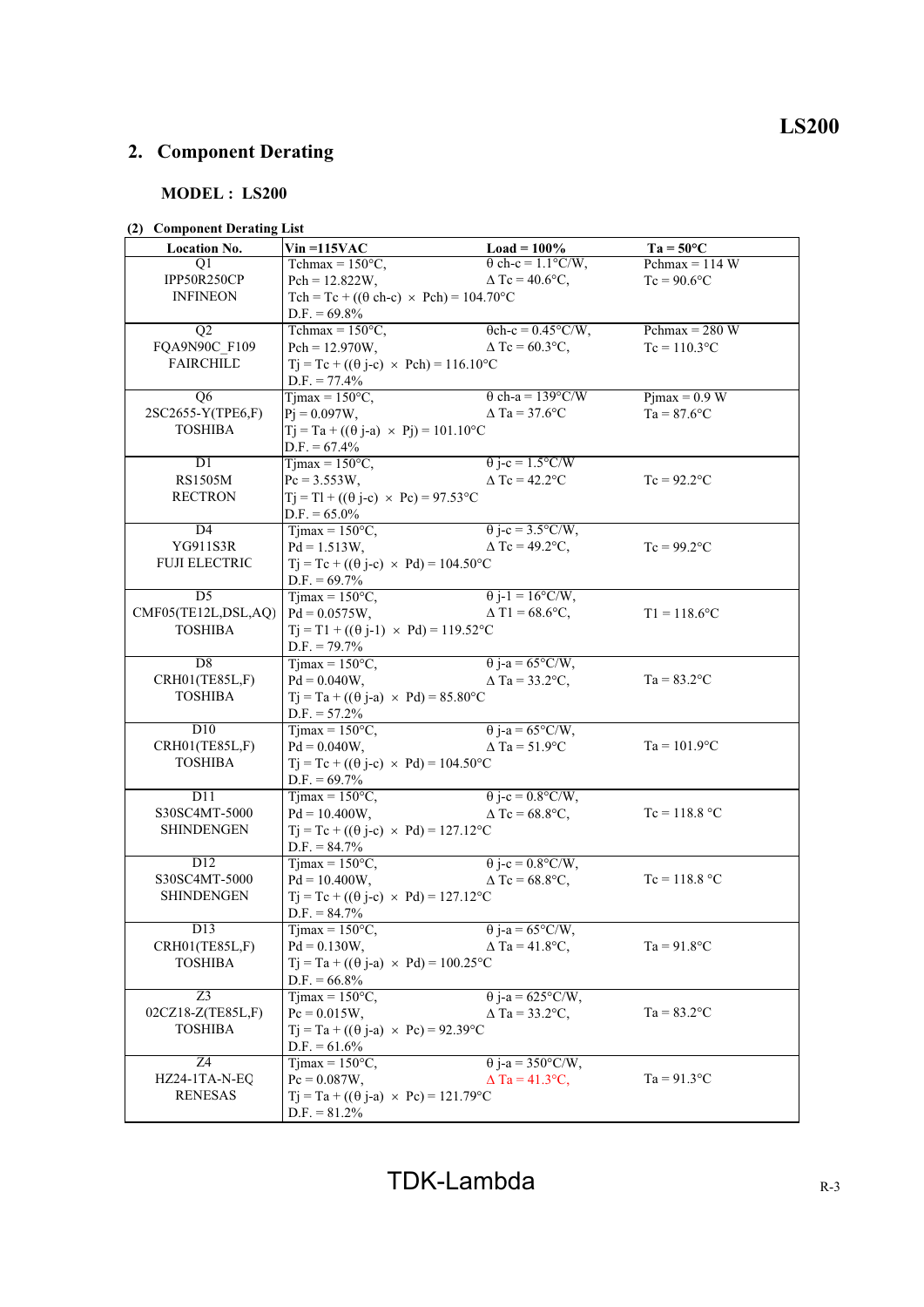# **MODEL : LS200**

## **(2) Component Derating List**

| <b>Location No.</b> | $V$ in =115 $VAC$                                        | $Load = 100\%$           | $Ta = 50^{\circ}C$          |
|---------------------|----------------------------------------------------------|--------------------------|-----------------------------|
| PC <sub>1</sub>     | $T$ jmax = 125 $\degree$ C,                              | $\theta$ j-a = 667°C/W,  |                             |
| PS256BL1-1-A(D)     | $Pc = 0W$ ,                                              | $\Delta$ Tc = 37.6 °C.   | $Tc = 87.6$ °C              |
| <b>TRANSISTOR</b>   | $Tj = Tc + ((\theta j - c) \times Pc) = 87.60^{\circ}C$  |                          |                             |
| <b>NEC</b>          | $D.F. = 70.1\%$                                          |                          |                             |
| $\overline{PC1}$    | $Tijmax = 125°C$ ,                                       | $\theta$ j-a = 667°C/W,  |                             |
| PS256BL1-1-A(D)     | $Pd = 0W$ ,                                              | $\Delta$ Tc = 37.6°C,    | $Tc = 87.6$ °C              |
| <b>LED</b>          | $Tj = Tc + ((\theta j - c) \times Pd) = 87.60^{\circ}C$  |                          |                             |
| <b>NEC</b>          | $D.F. = 70.1\%$                                          |                          |                             |
| PC2                 | $T1max = 125°C$ ,                                        | $\theta$ j-a = 667°C/W,  |                             |
| PS256BL1-1-A(D)     | $Pd = 0W,$                                               | $\Delta$ Tc = 37.6°C,    | $Tc = 87.6$ °C              |
| <b>TRANSISTOR</b>   | $Tj = Tc + ((\theta j - c) \times Pd) = 90.50^{\circ}C$  |                          |                             |
| <b>NEC</b>          | $D.F. = 70.1\%$                                          |                          |                             |
| $\overline{PC2}$    | $Tijmax = 125°C$ ,                                       | $\theta$ j-a = 667°C/W,  |                             |
| PS256BL1-1-A(D)     | $Pd = 0W,$                                               | $\Delta$ Tc = 37.6°C,    | $Tc = 87.6$ °C              |
| <b>LED</b>          | $Tj = Tc + ((\theta j - c) \times Pd) = 90.50^{\circ}C$  |                          |                             |
| <b>NEC</b>          | $D.F. = 70.1\%$                                          |                          |                             |
| PC3                 | $T$ jmax = 125 $\degree$ C,                              | $\theta$ j-a = 667°C/W,  |                             |
| PS256BL1-1-A(D)     | $Pd = 8.54mW,$                                           | $\Delta$ Tc = 37.6°C,    | $Tc = 87.6$ °C              |
| <b>TRANSISTOR</b>   | $Tj = Tc + ((\theta j - c) \times Pd) = 93.29$ °C        |                          |                             |
| <b>NEC</b>          | $D.F. = 74.6\%$                                          |                          |                             |
| PC3                 | Timax = $125^{\circ}$ C,                                 | $\theta$ j-a = 667°C/W,  |                             |
| $PS256BL1-1-A(D)$   | $Pd = 1.1mW,$                                            | $\Delta$ Tc = 37.6°C,    | $Tc = 87.6$ °C              |
| <b>LED</b>          | $Tj = Tc + ((\theta j-c) \times Pd) = 88.30^{\circ}C$    |                          |                             |
| <b>NEC</b>          | $D.F. = 70.6\%$                                          |                          |                             |
| A1                  | Tchmax = $150^{\circ}$ C,                                | $\theta$ ch-a = 185°C/W, |                             |
| ICE2PCS03G          | $Pd = 0.152W$ ,                                          | $\Delta$ Ta = 47.7°C,    | $Ta = 97.7$ °C              |
| <b>INFINEON</b>     | $Tj = Ta + ((\theta j - a) \times Pd) = 125.80^{\circ}C$ |                          |                             |
|                     | $D.F. = 83.9\%$                                          |                          |                             |
| A2                  | Tchmax = $150^{\circ}$ C,                                | $\theta$ ch-c = 40°C/W,  |                             |
| M51995AFP CF0J      | $Pd = 0.381W,$                                           | $\Delta$ Tc = 61.5°C,    | $Tc = 111.5$ <sup>o</sup> C |
| <b>RENESAS</b>      | $Tj = Tc + ((\theta j - c) \times Pd) = 126.75^{\circ}C$ |                          |                             |
|                     | $D.F. = 84.5\%$                                          |                          |                             |
| $\overline{A3}$     | Timax = $150^{\circ}$ C.                                 | $\theta$ ch-a = 156°C/W, |                             |
| TL431AILPR          | $Pd = 0.043W$ ,                                          | $\Delta$ Ta = 26.7°C,    | $Ta = 76.7$ °C              |
| TI                  | $Tj = Ta + ((\theta j-a) \times Pd) = 83.43^{\circ}C$    |                          |                             |
|                     | $D.F. = 55.6\%$                                          |                          |                             |
| A <sup>4</sup>      | $T$ jmax = 150 $\degree$ C,                              | $\theta$ ch-a = 85°C/W,  |                             |
| LM393AP             | $Pd = 0.012W$ ,                                          | $\Delta$ Ta = 21.6°C,    | $Ta = 71.6$ °C              |
| <b>TI</b>           | $Tj = Ta + ((\theta j-a) \times Pd) = 72.62$ °C          |                          |                             |
|                     | $D.F. = 48.4\%$                                          |                          |                             |
| A5                  | $T$ jmax = 150 $\degree$ C,                              | $\theta$ ch-c = 6°C/W,   |                             |
| KIA78M12Pl          | $Pd = 1.556W,$                                           | $\Delta$ Tc = 50.0°C,    | $Tc = 100.0$ °C             |
| KEC                 | $Tj = Tc + ((\theta j-c) \times Pd) = 109.34$ °C         |                          |                             |
|                     | $D.F. = 72.9\%$                                          |                          |                             |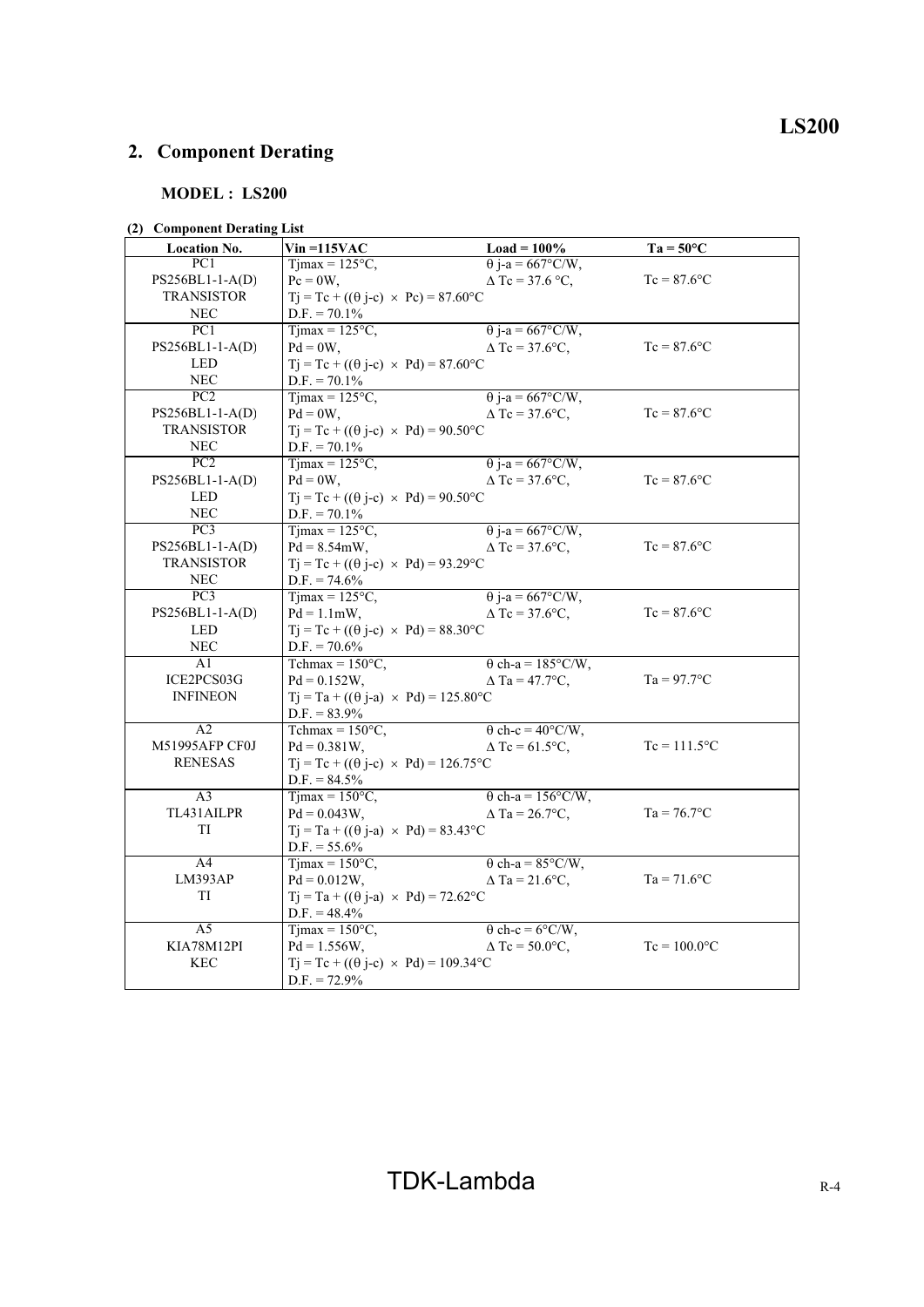# **MODEL : LS200**

# **(2) Component Derating List**

| <b>Location No.</b> | $Vin = 230VAC$                                            | Load = $100\%$            | $Ta = 50^{\circ}C$ |
|---------------------|-----------------------------------------------------------|---------------------------|--------------------|
| Q1                  | Tchmax = $150^{\circ}$ C,                                 | $\theta$ ch-c = 1.1°C/W,  | Pchmax = $114$ W   |
| IPP50R250CP         | $Pch = 6.874W,$                                           | $\Delta$ Tc = 26.9°C,     | $Tc = 76.9$ °C     |
| <b>INFINEON</b>     | Tch = Tc + (( $\theta$ ch-c) × Pch) = 84.50°C             |                           |                    |
|                     | $D.F. = 56.3\%$                                           |                           |                    |
| Q2                  | Tchmax = $150^{\circ}$ C,                                 | $\theta$ ch-c = 0.45°C/W, | Pchmax = $280 W$   |
| FQA9N90C F109       | $Pch = 12.970W$ ,                                         | $\Delta$ Tc = 53.6°C,     | $Tc = 103.6$ °C    |
| <b>FAIRCHILD</b>    | $Tj = Tc + ((\theta j - c) \times Pch) = 109.40^{\circ}C$ |                           |                    |
|                     | $D.F. = 73.0\%$                                           |                           |                    |
| Q <sub>6</sub>      | $T$ jmax = 150 $\degree$ C,                               | $\theta$ ch-a = 139°C/W   | $Pjmax = 0.9 W$    |
| 2SC2655-Y(TPE6,F)   | $Pj = 0.088W,$                                            | $\Delta$ Ta = 29.1°C      | $Ta = 79.1$ °C     |
| <b>TOSHIBA</b>      | $Tj = Ta + ((\theta j-a) \times Pj) = 91.30^{\circ}C$     |                           |                    |
|                     | $D.F. = 60.9\%$                                           |                           |                    |
| DI                  | $Tjmax = 150^{\circ}C$ ,                                  | $\theta$ j-c = 1.5°C/W    |                    |
| <b>RS1505M</b>      | $Pc = 1.872W,$                                            | $\triangle$ Tc = 23.5°C   | $Tc = 73.5$ °C     |
| <b>RECTRON</b>      | $Tj = Tl + ((\theta j-c) \times Pc) = 76.31^{\circ}C$     |                           |                    |
|                     | $D.F. = 50.9\%$                                           |                           |                    |
| D4                  | $T$ jmax = 150 $\degree$ C,                               | $\theta$ j-c = 3.5°C/W,   |                    |
| YG911S3R            | $Pd = 1.513W$ ,                                           | $\Delta$ Tc = 34.5°C,     | $Tc = 84.5$ °C     |
| FUJI ELECTRIC       | $Tj = Tc + ((\theta j - c) \times Pd) = 89.80^{\circ}C$   |                           |                    |
|                     | $D.F. = 59.9\%$                                           |                           |                    |
| $\overline{D5}$     | $Tjmax = 150^{\circ}C$ ,                                  | $\theta$ j-1 = 16°C/W,    |                    |
| CMF05(TE12L,DSL,AQ) | $Pd = 0.0575W$ ,                                          | $\Delta$ T1 = 64.9°C,     | $T1 = 114.9$ °C    |
| <b>TOSHIBA</b>      | $Tj = T1 + ((\theta j-1) \times Pd) = 115.82^{\circ}C$    |                           |                    |
|                     | $D.F. = 77.2\%$                                           |                           |                    |
| $\overline{D6}$     | $T$ jmax = 150 $\degree$ C,                               | $\theta$ j-1 = 23°C/W,    |                    |
| D1FL20U-7063        | $Pd = 0.002W,$                                            | $\Delta$ T1 = 43.1°C,     | $T1 = 93.1$ °C     |
| <b>SHINDENGEN</b>   | $Tj = T1 + ((\theta j-1) \times Pd) = 93.15^{\circ}C$     |                           |                    |
|                     | $D.F. = 62.1\%$                                           |                           |                    |
| D10                 | $T$ jmax = 150 $\degree$ C,                               | $\theta$ j-a = 65°C/W,    |                    |
| CRH01(TE85L,F)      | $Pd = 0.040W,$                                            | $\Delta$ Ta = 50.3C,      | $Ta = 100.3$ °C    |
| <b>TOSHIBA</b>      | $Tj = Tc + ((\theta j - c) \times Pd) = 102.90^{\circ}C$  |                           |                    |
|                     | $D.F. = 68.6\%$                                           |                           |                    |
| D <sub>11</sub>     | $T$ jmax = 150 $\degree$ C,                               | $\theta$ j-c = 0.8°C/W,   |                    |
| S30SC4MT-5000       | $Pd = 10.400W,$                                           | $\Delta$ Tc = 67.7°C,     | $Tc = 117.7$ °C    |
| <b>SHINDENGEN</b>   | $Tj = Tc + ((\theta j-c) \times Pd) = 109.13$ °C          |                           |                    |
|                     | $D.F. = 62.4\%$                                           |                           |                    |
| D12                 | $T$ jmax = 150 $\degree$ C,                               | $\theta$ j-c = 0.8°C/W,   |                    |
| S30SC4MT-5000       | $Pd = 10.400W$ ,                                          | $\Delta$ Tc = 67.7°C,     | $Tc = 117.7$ °C    |
| <b>SHINDENGEN</b>   | $Tj = Tc + ((\theta j-c) \times Pd) = 109.13$ °C          |                           |                    |
|                     | $D.F. = 62.4\%$                                           |                           |                    |
| D13                 | Tjmax = $150^{\circ}$ C,                                  | $\theta$ j-a = 65°C/W,    |                    |
| CRH01(TE85L,F)      | $Pd = 0.140W$ ,                                           | $\Delta$ Ta = 41.9°C,     | $Ta = 91.9$ °C     |
| <b>TOSHIBA</b>      | $Tj = Ta + ((\theta j-a) \times Pd) = 101.00^{\circ}C$    |                           |                    |
|                     | $D.F. = 67.3\%$                                           |                           |                    |
| $\overline{Z}3$     | $T$ jmax = 150 $\degree$ C,                               | $\theta$ j-a = 625°C/W,   |                    |
| 02CZ18-Z(TE85L,F)   | $Pc = 0.015W,$                                            | $\Delta$ Ta = 22.7°C,     | $Ta = 72.7$ °C     |
| <b>TOSHIBA</b>      | $Tj = Ta + ((\theta j-a) \times Pc) = 81.89^{\circ}C$     |                           |                    |
|                     | $D.F. = 54.6\%$                                           |                           |                    |
| Z4                  | Tjmax = $150^{\circ}$ C,                                  | $\theta$ j-a = 350°C/W,   |                    |
| HZ24-1TA-N-EQ       | $Pc = 0.087W,$                                            | $\Delta$ Ta = 34.1°C,     | $Ta = 84.1$ °C     |
| <b>RENESAS</b>      | $Tj = Ta + ((\theta j-a) \times Pc) = 114.59^{\circ}C$    |                           |                    |
|                     | $D.F. = 76.4\%$                                           |                           |                    |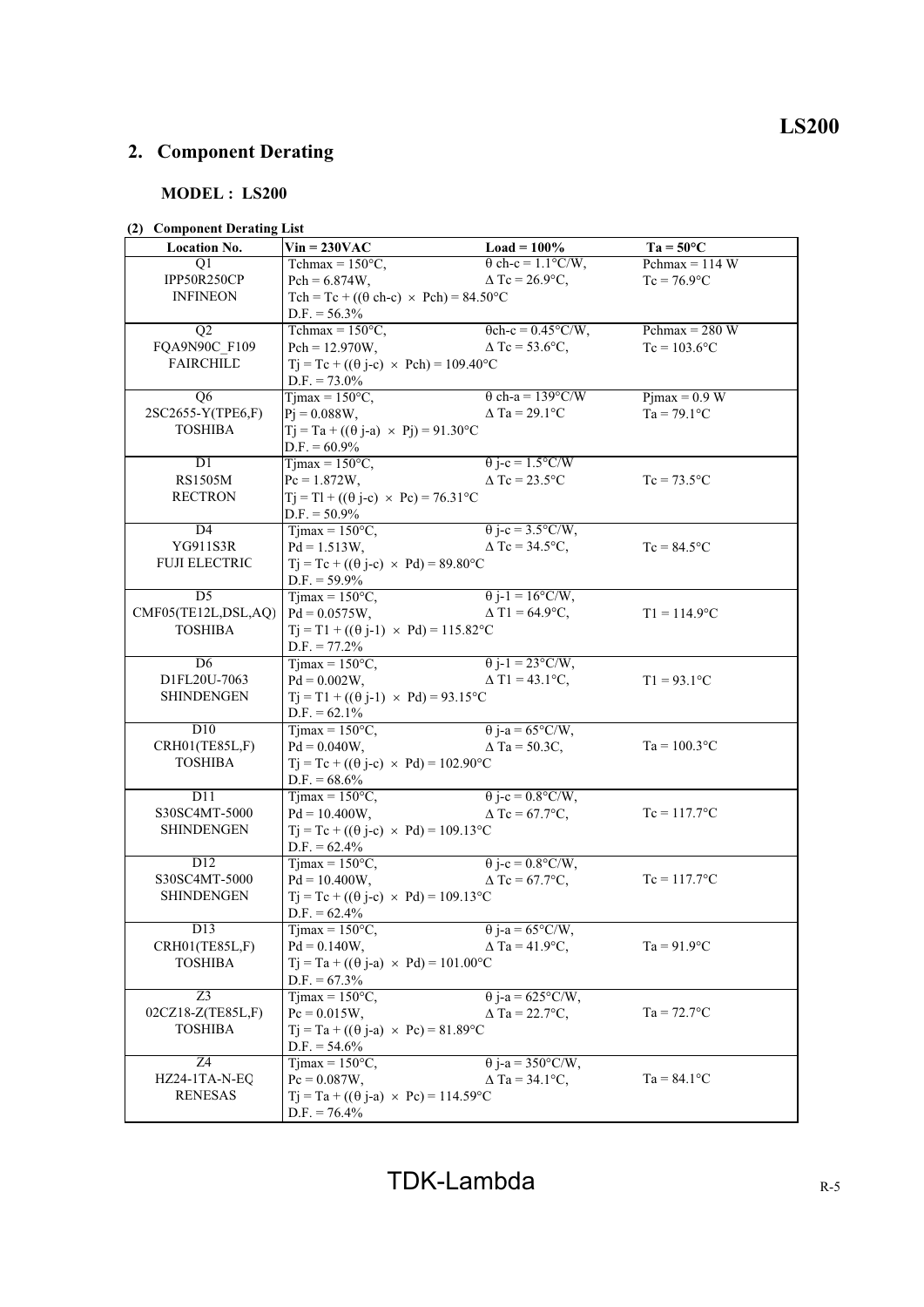# **MODEL : LS200**

## **(2) Component Derating List**

| <b>Location No.</b> | $Vin = 230VAC$                                           | $Load = 100\%$           | $Ta = 50^{\circ}C$ |
|---------------------|----------------------------------------------------------|--------------------------|--------------------|
| PC1                 | $Tjmax = 125°C,$                                         | $\theta$ j-a = 667°C/W,  |                    |
| PS256BL1-1-A(D)     | $Pc = 0W$ ,                                              | $\Delta$ Tc = 36.3 °C,   | $Tc = 86.3$ °C     |
| <b>TRANSISTOR</b>   | $Tj = Tc + ((\theta j - c) \times Pc) = 86.30^{\circ}C$  |                          |                    |
| <b>NEC</b>          | $D.F. = 69.0\%$                                          |                          |                    |
| $\overline{PC1}$    | $Tijmax = 125°C$ ,                                       | $\theta$ j-a = 667°C/W,  |                    |
| PS256BL1-1-A(D)     | $Pd = 0W$ ,                                              | $\Delta$ Tc = 36.3°C,    | $Tc = 86.3$ °C     |
| <b>LED</b>          | $Tj = Tc + ((\theta j - c) \times Pd) = 86.30^{\circ}C$  |                          |                    |
| <b>NEC</b>          | $D.F. = 69.0\%$                                          |                          |                    |
| PC2                 | $T$ jmax = 125 $\degree$ C,                              | $\theta$ j-a = 667°C/W,  |                    |
| PS256BL1-1-A(D)     | $Pd = 0W$ ,                                              | $\Delta$ Tc = 36.3°C,    | $Tc = 86.3$ °C     |
| <b>TRANSISTOR</b>   | $Tj = Tc + ((\theta j - c) \times Pd) = 86.30^{\circ}C$  |                          |                    |
| <b>NEC</b>          | $D.F. = 69.0\%$                                          |                          |                    |
| PC2                 | $Tjmax = 125°C$ ,                                        | $\theta$ j-a = 667°C/W,  |                    |
| PS256BL1-1-A(D)     | $Pd = 0W$ ,                                              | $\Delta$ Tc = 36.3°C,    | $Tc = 86.3$ °C     |
| <b>LED</b>          | $Tj = Tc + ((\theta j - c) \times Pd) = 86.30^{\circ}C$  |                          |                    |
| <b>NEC</b>          | $D.F. = 69.0\%$                                          |                          |                    |
| PC3                 | Tjmax = $125^{\circ}$ C,                                 | $\theta$ j-a = 667°C/W,  |                    |
| PS256BL1-1-A(D)     | $Pd = 8.54 \text{mW}$ ,                                  | $\Delta$ Tc = 36.3°C,    | $Tc = 86.3$ °C     |
| <b>TRANSISTOR</b>   | $Tj = Tc + ((\theta j - c) \times Pd) = 92.00^{\circ}C$  |                          |                    |
| <b>NEC</b>          | $D.F. = 73.6\%$                                          |                          |                    |
| $\overline{PC3}$    | $T$ jmax = 125 $\degree$ C,                              | $\theta$ j-a = 667°C/W,  |                    |
| PS256BL1-1-A(D)     | $Pd = 1.1$ mW,                                           | $\Delta$ Tc = 36.3°C,    | $Tc = 86.3$ °C     |
| LED                 | $Tj = Tc + ((\theta j - c) \times Pd) = 87.00^{\circ}C$  |                          |                    |
| <b>NEC</b>          | $D.F. = 69.6\%$                                          |                          |                    |
| A1                  | Tchmax = $150^{\circ}$ C,                                | $\theta$ ch-a = 185°C/W, |                    |
| ICE2PCS03G          | $Pd = 0.152W$ ,                                          | $\triangle$ Ta = 39.3C,  | $Ta = 89.3$ °C     |
| <b>INFINEON</b>     | $Tj = Ta + ((\theta j-a) \times Pd) = 117.40^{\circ}C$   |                          |                    |
|                     | $D.F. = 78.3\%$                                          |                          |                    |
| A2                  | Tchmax = $150^{\circ}$ C,                                | $\theta$ ch-c = 40°C/W,  |                    |
| M51995AFP CF0J      | $Pd = 0.381W$ ,                                          | $\Delta$ Tc = 58.1°C,    | $Tc = 108.1$ °C    |
| <b>RENESAS</b>      | $Tj = Tc + ((\theta j - c) \times Pd) = 123.35^{\circ}C$ |                          |                    |
|                     | $D.F. = 82.2\%$                                          |                          |                    |
| $\overline{A3}$     | $T1max = 150°C$ ,                                        | $\theta$ ch-a = 156°C/W, |                    |
| TL431AILPR          | $Pd = 0.043W,$                                           | $\Delta$ Ta = 27.1°C,    | $Ta = 72.8$ °C     |
| TI                  | $Tj = Ta + ((\theta j-a) \times Pd) = 83.83^{\circ}C$    |                          |                    |
|                     | $D.F. = 55.9\%$                                          |                          |                    |
| A <sup>4</sup>      | $T$ jmax = 150 $\degree$ C,                              | $\theta$ ch-a = 85°C/W,  |                    |
| LM393AP             | $Pd = 0.012W,$                                           | $\Delta$ Ta = 20.9°C,    | $Ta = 70.9$ °C     |
| TI                  | $Tj = Ta + ((\theta j - a) \times Pd) = 70.90^{\circ}C$  |                          |                    |
|                     | $D.F. = 47.3\%$                                          |                          |                    |
| $\overline{A5}$     | $T$ jmax = 150 $\degree$ C,                              | $\theta$ ch-c = 6°C/W,   |                    |
| KIA78M12Pl          | $Pd = 1.556W,$                                           | $\Delta$ Tc = 48.7°C,    | $Tc = 98.7$ °C     |
| KEC                 | $Tj = Tc + ((\theta j - c) \times Pd) = 108.04$ °C       |                          |                    |
|                     | $D.F. = 72.0\%$                                          |                          |                    |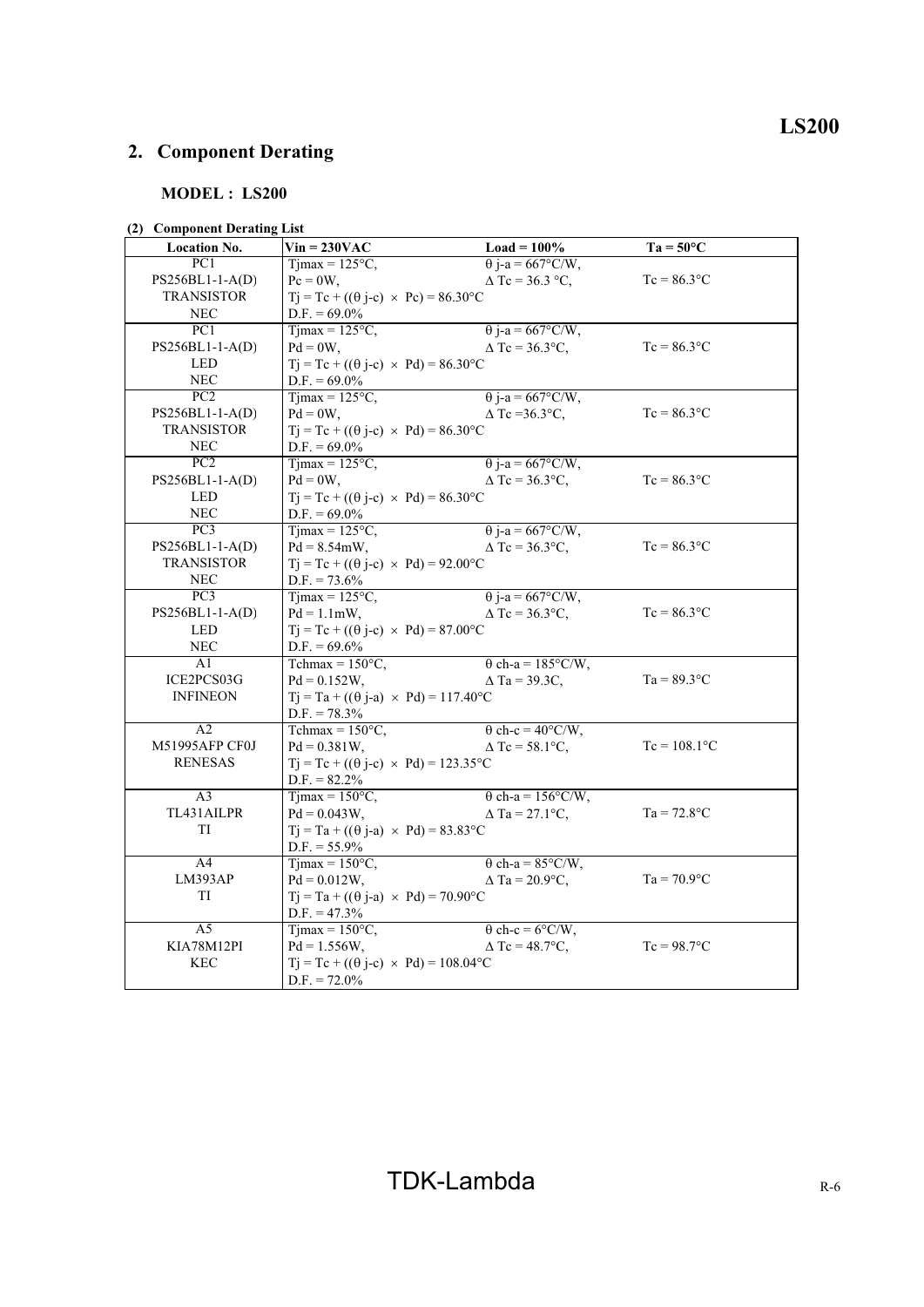# 3. Main Components Temperature Rise  $\Delta T$  List

# **MODEL : LS200-5**

Conditions :

| Mounting Method      | <b>MOUNTING A</b><br>N  ④ -V -V +V +V   V & T | <b>MOUNTING B</b> | MOUNTING C |
|----------------------|-----------------------------------------------|-------------------|------------|
| Input Voltage (VAC)  |                                               | 115               |            |
| Output Voltage (VDC) |                                               |                   |            |
| Output Current (A)   |                                               | 40                |            |

|                 |                                              | $\Delta T$ Temperature Rise (°C) |
|-----------------|----------------------------------------------|----------------------------------|
|                 | <b>Output Derating</b><br>$Ta = 50^{\circ}C$ | $Io=100\%$                       |
| Location No     | Parts Name                                   | Mounting $(A)$ , $(B)$ & $(C)$   |
| Q1              | <b>MOSFET</b>                                | 40.6                             |
| Q2              | <b>MOSFET</b>                                | 60.3                             |
| D1              | <b>BRIDGE DIODE</b>                          | 42.2                             |
| D <sub>4</sub>  | F.R.D.                                       | 49.2                             |
| D11             | S.B.D                                        | 68.8                             |
| A1              | <b>CHIP IC</b>                               | 47.7                             |
| A2              | <b>CHIP IC</b>                               | 61.5                             |
| A3              | <b>SHUNT REGULATOR</b>                       | 26.7                             |
| A4              | IC                                           | 21.6                             |
| A <sub>5</sub>  | IC                                           | 50.0                             |
| C1              | CAP. FILM                                    | 5.8                              |
| C6              | CAP. FILM                                    | 21.2                             |
| C10             | CAP. ELECT                                   | 33.6                             |
| C36             | CAP. ELECT                                   | 30.8                             |
| C37             | CAP. ELECT                                   | 33.8                             |
| R84             | <b>CHIP RESISTOR</b>                         | 76.7                             |
| TH <sub>1</sub> | <b>THERMISTOR</b>                            | 57.7                             |
| L1              | <b>BALUN COIL</b>                            | 9.9                              |
| L <sub>5</sub>  | CHOKE COIL                                   | 49.7                             |
| L14             | <b>CHOKE COIL</b>                            | 54.2                             |
| T <sub>1</sub>  | TRANS. PULSE                                 | 58.3                             |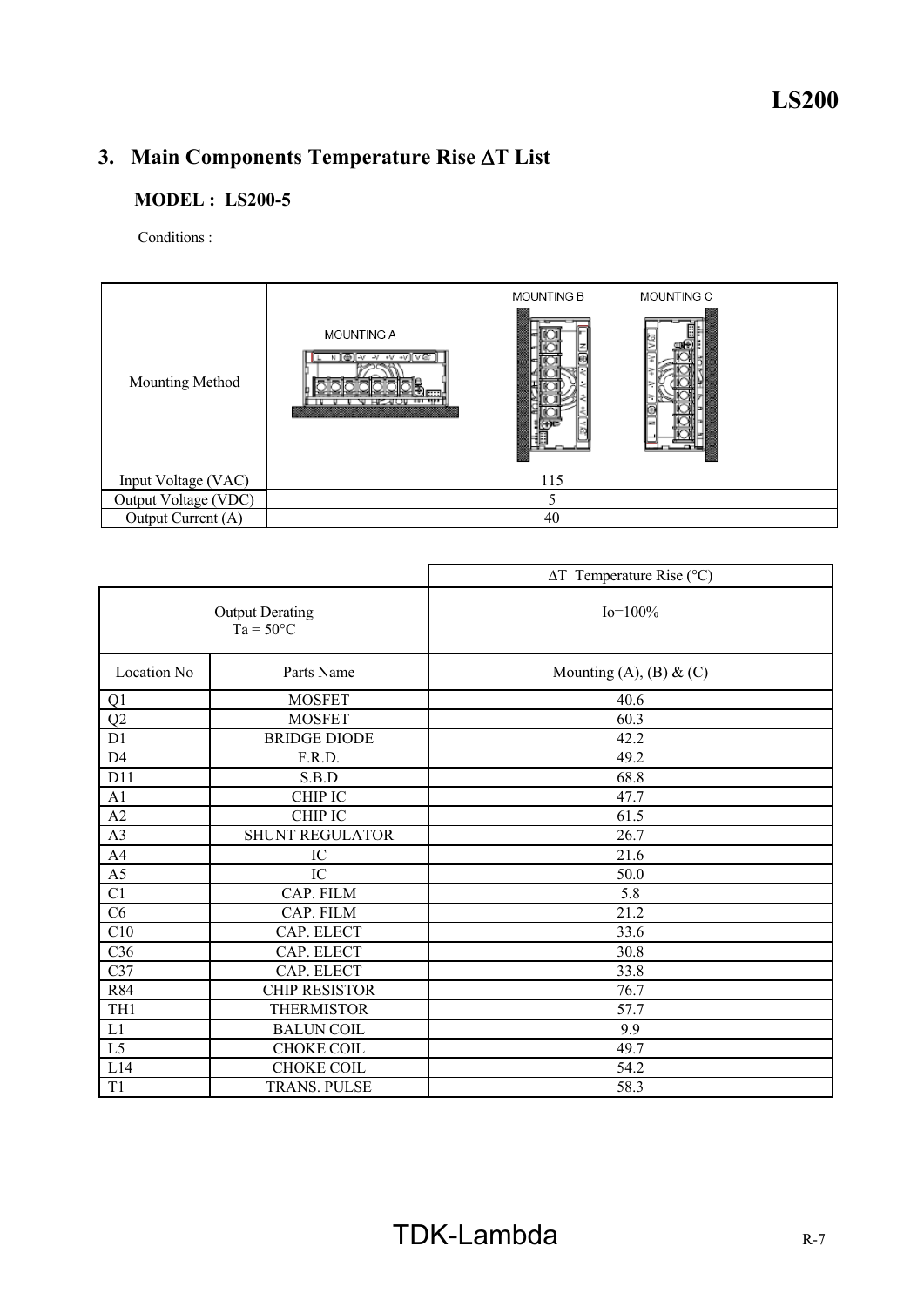# 3. Main Components Temperature Rise  $\Delta T$  List

# **MODEL : LS200-5**

Conditions :

| Mounting Method      | <b>MOUNTING A</b><br>$N(\bigcircled{})[N \rightarrow V + V + V](V \circled{S})$<br>,,,,,,,,,,,,,,,,,,,,,,,,,,,,,,,,,,, | <b>MOUNTING B</b> | MOUNTING C |  |
|----------------------|------------------------------------------------------------------------------------------------------------------------|-------------------|------------|--|
| Input Voltage (VAC)  |                                                                                                                        | 230               |            |  |
| Output Voltage (VDC) |                                                                                                                        |                   |            |  |
| Output Current (A)   |                                                                                                                        | 40                |            |  |

|                 |                                              | $\Delta T$ Temperature rise (°C) |
|-----------------|----------------------------------------------|----------------------------------|
|                 | <b>Output Derating</b><br>$Ta = 50^{\circ}C$ | $Io=100\%$                       |
| Location No     | Parts Name                                   | Mounting $(A)$ , $(B)$ & $(C)$   |
| Q1              | <b>MOSFET</b>                                | 26.9                             |
| Q2              | <b>MOSFET</b>                                | 53.6                             |
| D1              | <b>BRIDGE DIODE</b>                          | 23.5                             |
| D <sub>4</sub>  | F.R.D.                                       | 34.5                             |
| D11             | S.B.D.                                       | 67.7                             |
| A1              | <b>CHIP IC</b>                               | 39.3                             |
| A2              | <b>CHIP IC</b>                               | 58.1                             |
| A3              | <b>SHUNT REGULATOR</b>                       | 27.1                             |
| A4              | IC                                           | 20.9                             |
| A <sub>5</sub>  | IC                                           | 48.7                             |
| C1              | CAP. FILM                                    | 4.4                              |
| C6              | CAP. FILM                                    | 13.0                             |
| C10             | CAP. ELECT                                   | 24.8                             |
| C36             | CAP. ELECT                                   | 31.3                             |
| C37             | CAP. ELECT                                   | 34.6                             |
| R84             | <b>CHIP RESISTOR</b>                         | 76.4                             |
| TH <sub>1</sub> | <b>THERMISTOR</b>                            | 34.5                             |
| L1              | <b>BALUN COIL</b>                            | 9.9                              |
| L5              | CHOKE COIL                                   | 32.1                             |
| L14             | <b>CHOKE COIL</b>                            | 47.2                             |
| T <sub>1</sub>  | <b>TRANS. PULSE</b>                          | 55.6                             |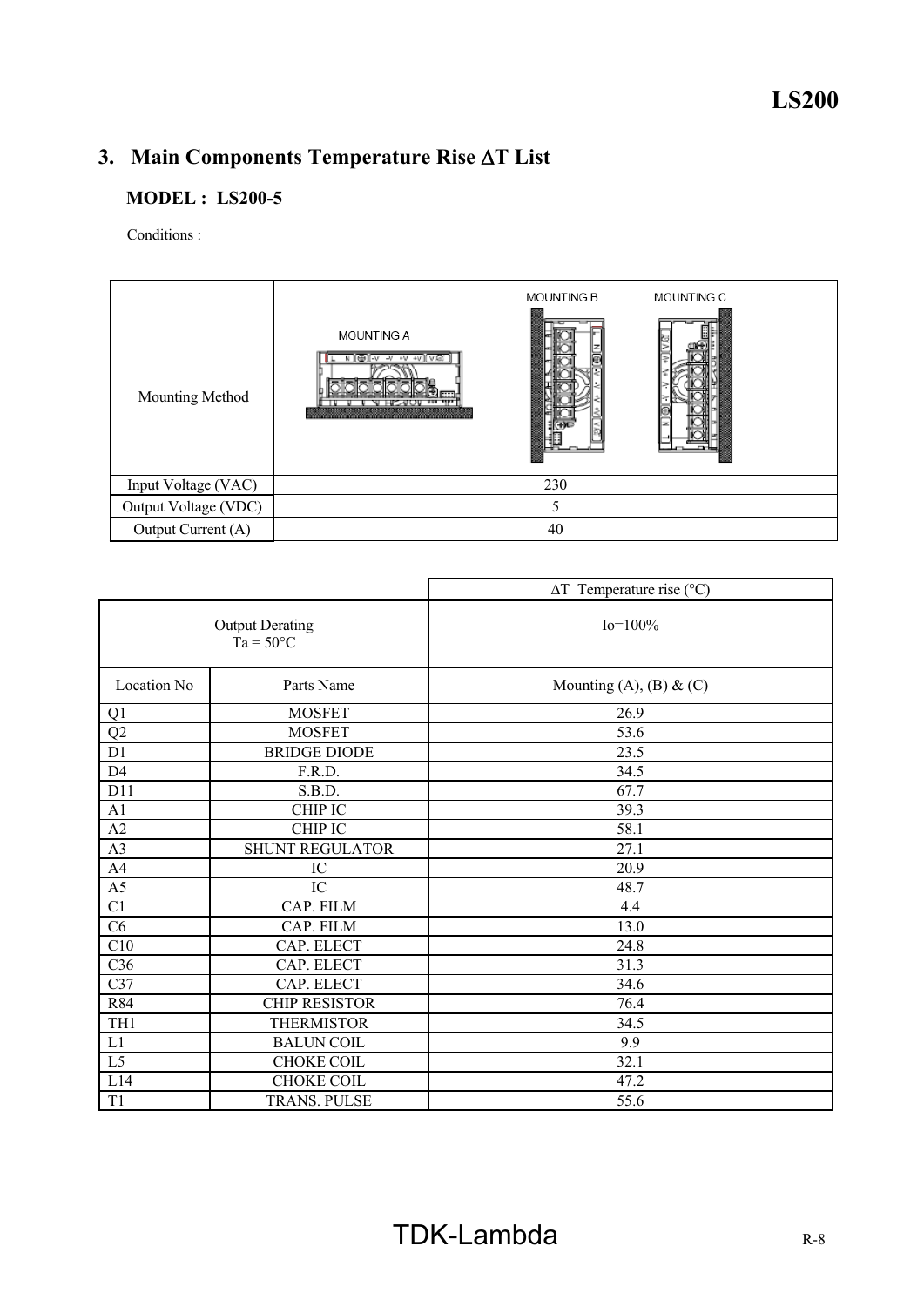# **4. Electrolytic Capacitor Life**

# **MODEL : LS200-5**



MOUNTING B



Conditions :  $Ta = 40^{\circ}C$  $= 50^{\circ}$ C بالمستحدث

 $= 70^{\circ}$ C ------



MOUNTING C

 $Vin = 115$ VAC

|              | Life Time (year) |                |                |  |  |  |  |  |  |  |
|--------------|------------------|----------------|----------------|--|--|--|--|--|--|--|
| Load $(\% )$ | $Ta =$           | $Ta =$         | $Ta =$         |  |  |  |  |  |  |  |
|              | $40^{\circ}$ C   | $50^{\circ}$ C | $70^{\circ}$ C |  |  |  |  |  |  |  |
| 50           | 10.0             | 10.0           | 3.9            |  |  |  |  |  |  |  |
| 60           | 10.0             | 10.0           | 3.3            |  |  |  |  |  |  |  |
| 70           | 10.0             | 10.0           | 2.6            |  |  |  |  |  |  |  |
| 80           | 10.0             | 8.5            | 2.1            |  |  |  |  |  |  |  |
| 90           | 10.0             | 6.4            | 1.6            |  |  |  |  |  |  |  |
| 100          | 9.3              | 4.7            | 1.2            |  |  |  |  |  |  |  |
|              |                  |                |                |  |  |  |  |  |  |  |



 $Vin = 230VAC$ 

|              | Life Time (year) |                |                |  |  |  |  |  |  |  |
|--------------|------------------|----------------|----------------|--|--|--|--|--|--|--|
| Load $(\% )$ | $Ta =$           | $Ta =$         | $Ta =$         |  |  |  |  |  |  |  |
|              | $40^{\circ}$ C   | $50^{\circ}$ C | $70^{\circ}$ C |  |  |  |  |  |  |  |
| 50           | 10.0             | 10.0           | 4.8            |  |  |  |  |  |  |  |
| 60           | 10.0             | 10.0           | 4.0            |  |  |  |  |  |  |  |
| 70           | 10.0             | 10.0           | 3.5            |  |  |  |  |  |  |  |
| 80           | 10.0             | 10.0           | 3.0            |  |  |  |  |  |  |  |
| 90           | 10.0             | 9.7            | 2.4            |  |  |  |  |  |  |  |
| 100          | 10.0             | 7.9            | 2.0            |  |  |  |  |  |  |  |
|              |                  |                |                |  |  |  |  |  |  |  |



Note : E-cap life calculation is based on 8hrs/day operation.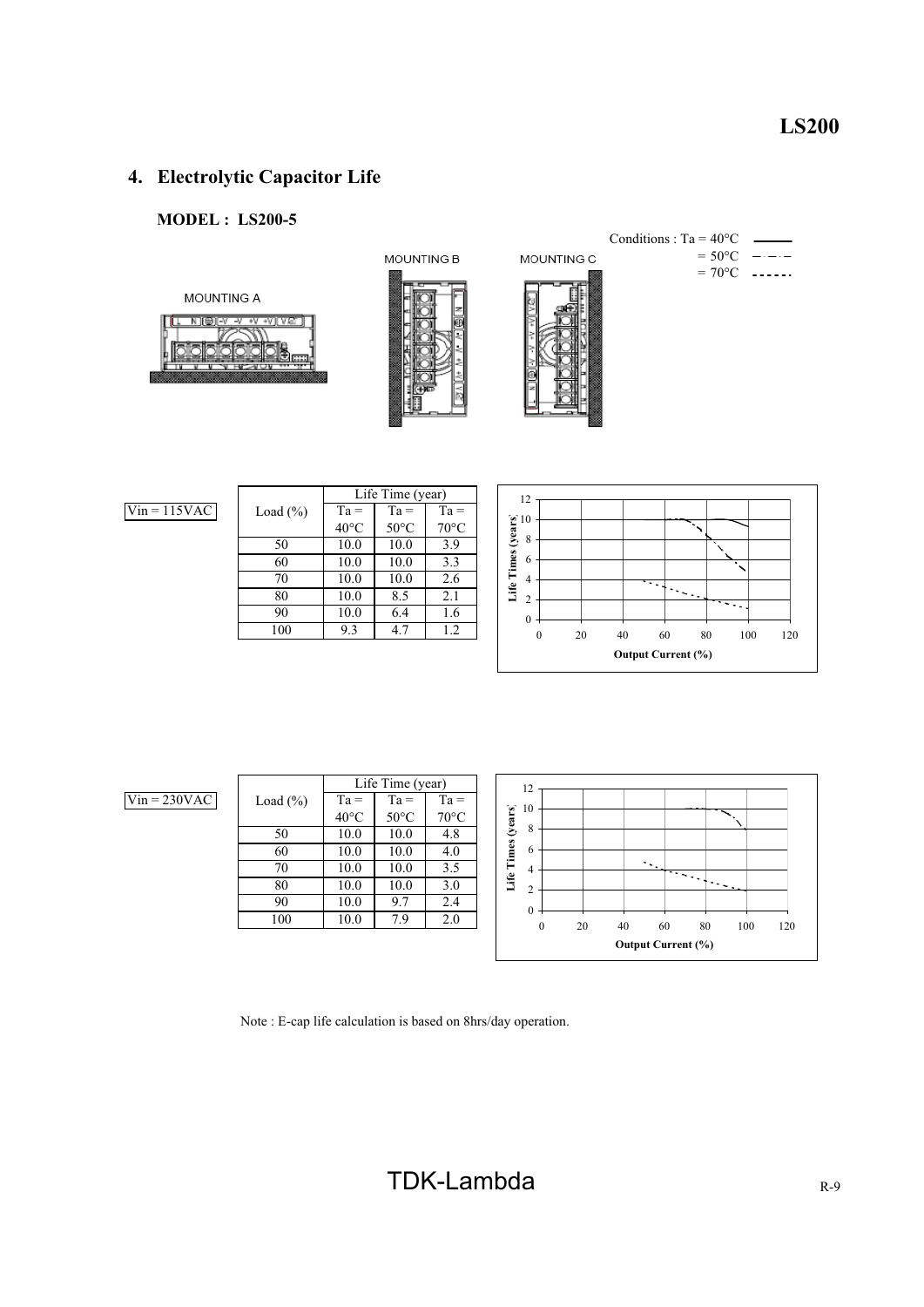# **5. Vibration Test**

#### **MODEL : LS200-5**

#### **(1) Vibration Test Class**

Frequency Variable Endurance Test

#### **(2) Equipment Used**

| Controller | F-400-BM-E47 (EMIC CORP.) |
|------------|---------------------------|
| Vibrator   | 905-FN (EMIC CORP.)       |
| Serial no. | 22965                     |

#### **(3) The Number Of D.U.T. (Device Under Test)**

1 Unit

#### **(4) Test Conditions**

| Sweep Frequency | $10 - 55$ Hz | Direction     | X. Y. Z          |
|-----------------|--------------|---------------|------------------|
| Sweep Time      | 1 minute     | Test Time     | 1 hour each axis |
| Acceleration    | 2G           | Non-operation |                  |
| Mounting        | A and B      |               |                  |

#### **(5) Test Method**



Fix the PSUT on the universal plate via two M3 tapped holes on the chassis of the power supply. Standard mounting position as per test specification.

#### **(6) Test Results : OK**

| Fest conditions : |  |
|-------------------|--|
|                   |  |

Vin  $= 230 \text{VAC}$ <br>Ambient Temp.  $= 25 \text{°C}$ Ambient Temp.<br>Iout  $= 100\%$ 

| Check Item         |  | Output Voltage (V) | <b>PSUT State</b> |  |  |  |
|--------------------|--|--------------------|-------------------|--|--|--|
| <b>Before Test</b> |  | 5.011              |                   |  |  |  |
|                    |  | 5.010              |                   |  |  |  |
| After Test         |  | 5.010              |                   |  |  |  |
|                    |  | 5.010              |                   |  |  |  |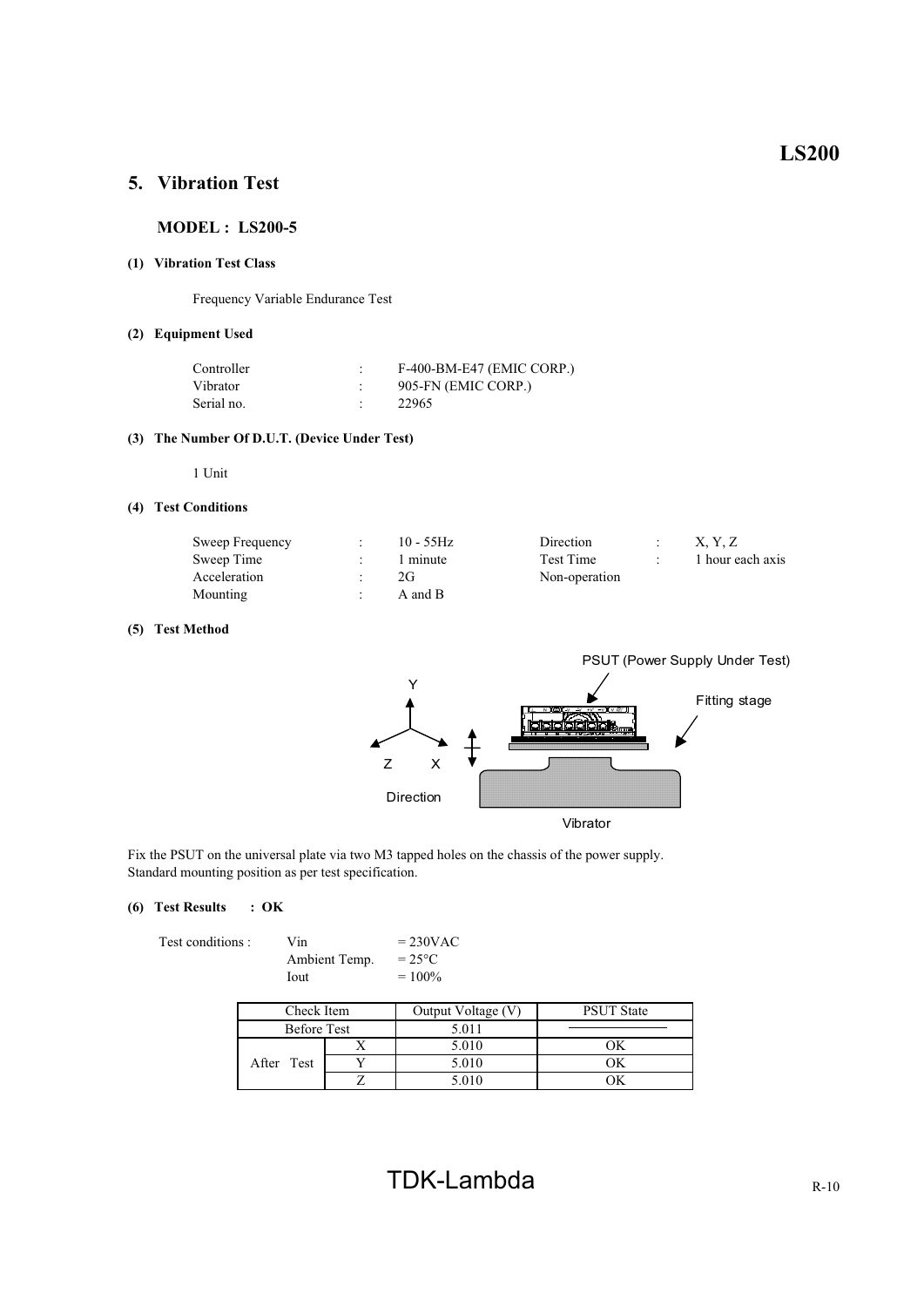# **6. Noise Simulation Test**

# **MODEL : LS200-5**

## **(1) Test Circuit and Equipment**

 $L +V$ N -V FG Simulator | Load FG

Simulator **:** INS-400L Noise Laboratory Co.,LTD

## **(2) Test Conditions**

| Input voltage       | : 115,230VAC    | • Noise level            | $\ddot{\phantom{a}}$ | $0V \sim 2.4kV$                   |
|---------------------|-----------------|--------------------------|----------------------|-----------------------------------|
| Output voltage      | Rated           | • Phase shift            |                      | $0^{\circ}$ $\sim$ 360 $^{\circ}$ |
| Output current      | $0\%$ , $100\%$ | • Polarity               |                      | $+$ , $-$                         |
| Ambient temperature | $25^{\circ}$ C  | $\bullet$ Mode           |                      | Normal, Common                    |
| Pulse Width         | $0$ ns~1000ns   | $\bullet$ Trigger select | $\ddot{\phantom{a}}$ | Line                              |
|                     |                 |                          |                      |                                   |

# **(3) Acceptable Conditions**

- 1. Not to be broken.<br>2. No output shutdo
- 2. No output shutdown.<br>3. No other out of order
- No other out of order.
- **(4) Test result : OK**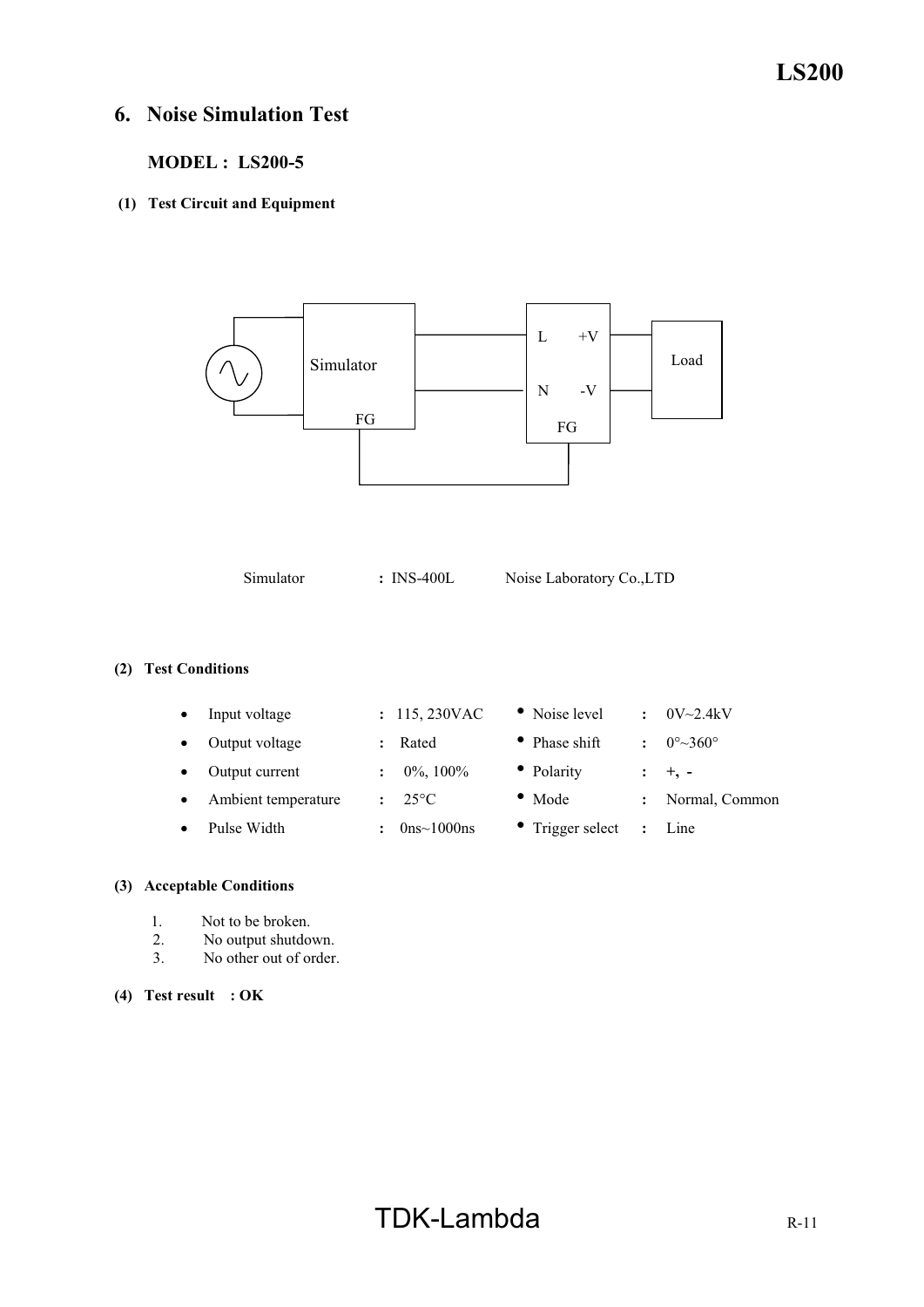# **7. Abnormal Test**

## **MODEL : LS200-5**

## **(1) Test Conditions**

Input Voltage : 230VAC Output Current : 100% Ta : 25°C

#### **(2) Test Results**

|                |                                                                                               |                             |                                         |                                    |                                                          |                                                             |                                                                      |                                                                 |                                                |                                         |                                                                       |                                                                                                               |                                                                                      |                                                                 |                                                                  |                                                               | (Da: Damaged)             |
|----------------|-----------------------------------------------------------------------------------------------|-----------------------------|-----------------------------------------|------------------------------------|----------------------------------------------------------|-------------------------------------------------------------|----------------------------------------------------------------------|-----------------------------------------------------------------|------------------------------------------------|-----------------------------------------|-----------------------------------------------------------------------|---------------------------------------------------------------------------------------------------------------|--------------------------------------------------------------------------------------|-----------------------------------------------------------------|------------------------------------------------------------------|---------------------------------------------------------------|---------------------------|
|                |                                                                                               | <b>Test Position</b>        |                                         | <b>Test Mode</b>                   |                                                          |                                                             |                                                                      |                                                                 |                                                | <b>Test Results</b>                     |                                                                       |                                                                                                               |                                                                                      |                                                                 |                                                                  |                                                               |                           |
| No.            | L<br>$\overline{O}$<br>$\mathbf C$<br>$\mathbf{A}$<br>$\mathbf T$<br>$\rm I$<br>$\mathcal{O}$ | TEST POINT                  | S<br>H<br>$\Omega$<br>$\mathbb{R}$<br>T | $\Omega$<br>$\, {\bf P}$<br>E<br>N | $\mathbf{1}$<br>$\overline{F}$<br>I<br>$\mathbb{R}$<br>E | $\overline{2}$<br>$\overline{S}$<br>M<br>$\Omega$<br>K<br>E | 3<br>$\, {\bf B}$<br>$\mathbf U$<br>$\mathbb{R}$<br>$\mathbf S$<br>T | 4<br>$\overline{S}$<br>M<br>$\mathbf E$<br>$\Gamma$<br>$\Gamma$ | 5<br>${\bf R}$<br>E<br>D<br>H<br>$\Omega$<br>T | 6<br>${\bf D}$<br>A<br>M<br>A<br>G<br>E | $\overline{7}$<br>$\overline{F}$<br>U<br>S<br>E<br>B<br>L<br>$\Omega$ | 8<br>$\overline{O}$<br>$\ddot{\phantom{a}}$<br>$\mathbf C$<br>$\cdot$<br>$\mathbf{P}$<br>$\ddot{\phantom{a}}$ | 9<br>$\Omega$<br>$\ddot{\phantom{0}}$<br>$\boldsymbol{\mathrm{V}}$<br>$\bullet$<br>P | 10<br>${\bf N}$<br>$\Omega$<br>$\mathbf{O}$<br>U<br>T<br>P<br>U | 11<br>${\bf N}$<br>$\Omega$<br>$\mathcal{C}$<br>H<br>A<br>N<br>G | 12<br>$\overline{O}$<br>T<br>H<br>$\mathbf E$<br>$\mathbb{R}$ | <b>NOTE</b>               |
|                | N                                                                                             |                             |                                         |                                    |                                                          |                                                             |                                                                      |                                                                 |                                                |                                         | W                                                                     |                                                                                                               |                                                                                      | T                                                               | $\mathbf E$                                                      |                                                               |                           |
| 1              | D1                                                                                            | $1 - 2$<br>$(+VE to AC)$    | $\bullet$                               |                                    |                                                          |                                                             |                                                                      |                                                                 |                                                | $\bullet$                               | $\bullet$                                                             |                                                                                                               |                                                                                      | $\bullet$                                                       |                                                                  |                                                               | Da : F1                   |
|                |                                                                                               | $3 - 4$<br>$(AC to -VE)$    | $\bullet$                               |                                    |                                                          |                                                             |                                                                      |                                                                 |                                                | $\bullet$                               | $\bullet$                                                             |                                                                                                               |                                                                                      | $\bullet$                                                       |                                                                  |                                                               | Da : F1                   |
|                |                                                                                               | $\mathbf{D}$ - $\mathbf{S}$ | $\bullet$                               |                                    |                                                          |                                                             |                                                                      |                                                                 |                                                | $\bullet$                               | $\bullet$                                                             |                                                                                                               |                                                                                      | $\bullet$                                                       |                                                                  |                                                               | Da : F1                   |
| $\overline{2}$ | Q1                                                                                            | $\mathbf{D}$ - $\mathbf{G}$ | $\bullet$                               |                                    |                                                          |                                                             |                                                                      |                                                                 |                                                | $\bullet$                               | $\bullet$                                                             |                                                                                                               |                                                                                      | $\bullet$                                                       |                                                                  |                                                               | Da: F1, Q1, A1            |
|                |                                                                                               | $G-S$                       | $\bullet$                               |                                    |                                                          |                                                             |                                                                      |                                                                 |                                                |                                         |                                                                       |                                                                                                               |                                                                                      | $\bullet$                                                       |                                                                  |                                                               |                           |
|                |                                                                                               | $D-S$                       | $\bullet$                               |                                    |                                                          |                                                             |                                                                      |                                                                 |                                                | $\bullet$                               | $\bullet$                                                             |                                                                                                               |                                                                                      | $\bullet$                                                       |                                                                  |                                                               | Da: F1, D6, R11, R12, R49 |
| 3              | Q2                                                                                            | $D - G$                     | $\bullet$                               |                                    |                                                          |                                                             |                                                                      |                                                                 |                                                | $\bullet$                               | $\bullet$                                                             |                                                                                                               |                                                                                      | $\bullet$                                                       |                                                                  |                                                               | Da: F1, Z2                |
|                |                                                                                               | $G - S$                     | $\bullet$                               |                                    |                                                          |                                                             |                                                                      |                                                                 |                                                |                                         |                                                                       |                                                                                                               |                                                                                      | $\bullet$                                                       |                                                                  |                                                               |                           |
| $\overline{4}$ | A <sub>3</sub>                                                                                | $1 - 2$<br>(Ref to Anode)   | $\bullet$                               |                                    |                                                          |                                                             |                                                                      |                                                                 |                                                |                                         |                                                                       |                                                                                                               | $\bullet$                                                                            | $\bullet$                                                       |                                                                  |                                                               |                           |
|                |                                                                                               | $3 - 4$                     | $\bullet$                               |                                    |                                                          |                                                             |                                                                      |                                                                 |                                                |                                         |                                                                       |                                                                                                               |                                                                                      | $\bullet$                                                       |                                                                  |                                                               |                           |
| 5              | PC <sub>3</sub>                                                                               | 3                           |                                         | $\bullet$                          |                                                          |                                                             |                                                                      |                                                                 |                                                |                                         |                                                                       |                                                                                                               | $\bullet$                                                                            | $\bullet$                                                       |                                                                  |                                                               |                           |
|                |                                                                                               | $1 - 2$                     | $\bullet$                               |                                    |                                                          |                                                             |                                                                      |                                                                 |                                                |                                         |                                                                       |                                                                                                               |                                                                                      |                                                                 |                                                                  | $\bullet$                                                     | Hiccup                    |
| 6              | T1                                                                                            | $4 - 6$                     | $\bullet$                               |                                    |                                                          |                                                             |                                                                      |                                                                 |                                                |                                         |                                                                       |                                                                                                               |                                                                                      | $\bullet$                                                       |                                                                  |                                                               |                           |
|                |                                                                                               | $5 - 7$                     | $\bullet$                               |                                    |                                                          |                                                             |                                                                      |                                                                 |                                                |                                         |                                                                       |                                                                                                               |                                                                                      |                                                                 |                                                                  | $\bullet$                                                     | Hiccup                    |
| $\tau$         | C10                                                                                           | $(+)$ Bulk $ (-)$ Bulk      | $\bullet$                               |                                    |                                                          |                                                             |                                                                      |                                                                 |                                                |                                         |                                                                       |                                                                                                               |                                                                                      | $\bullet$                                                       |                                                                  |                                                               |                           |
|                |                                                                                               |                             |                                         | $\bullet$                          |                                                          |                                                             | $\bullet$                                                            |                                                                 |                                                | $\bullet$                               |                                                                       |                                                                                                               |                                                                                      | $\bullet$                                                       |                                                                  |                                                               | Da: D20                   |

**LS200**